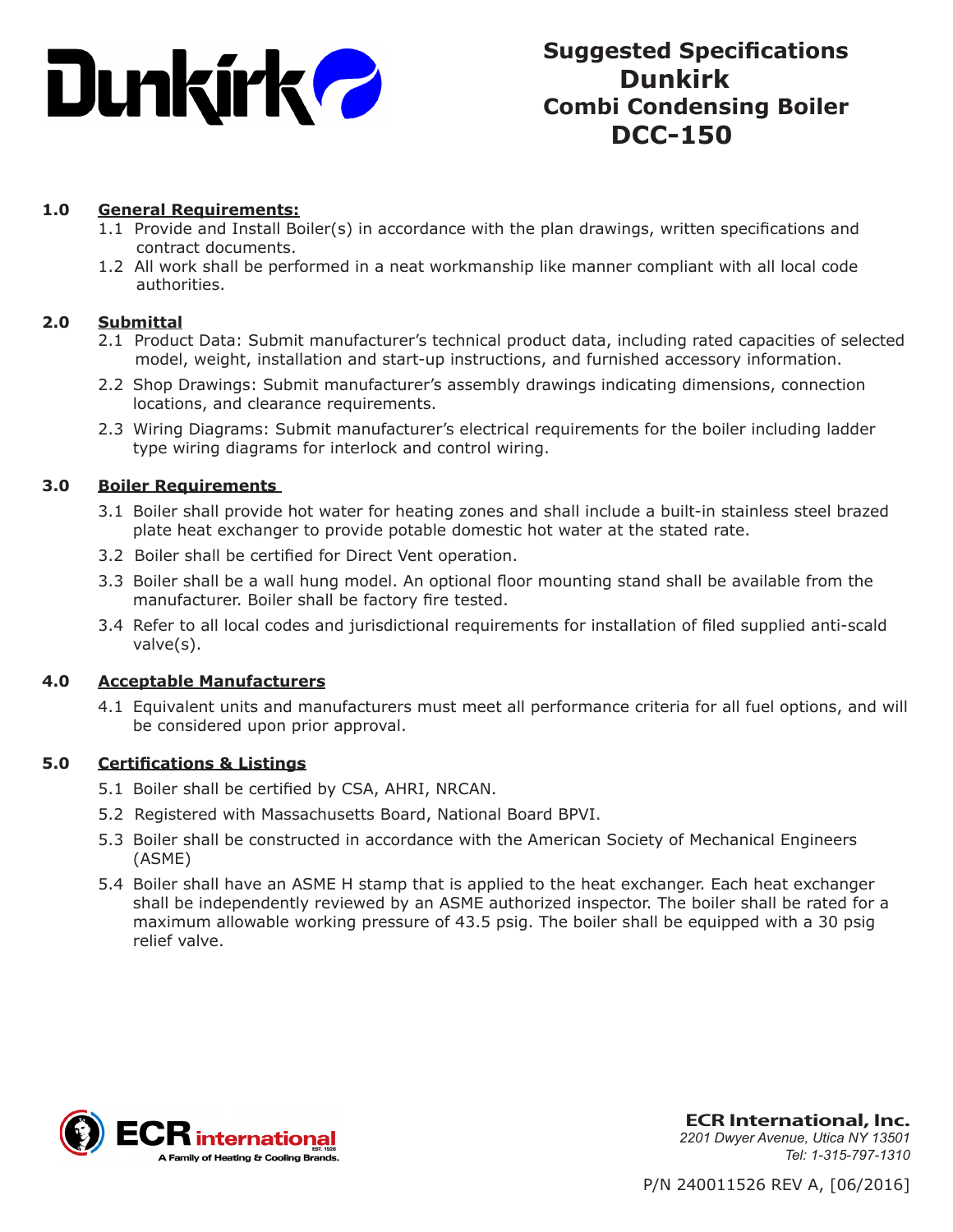

# **6.0 Construction**

- 6.1 Boiler heat exchanger shall be constructed of 316L stainless steel parallel tube, encased in a Noryl Resin housing.
- 6.2 Burner Components
	- 6.2.1 Gas valve shall be a modulating valve capable of firing from:
		- 153,000 BTU input down to 22,000 BTU input in Combi mode (7:1 turn down)
		- 125,000 BTU input down to 22,000 BTU input in Heat mode (5.7:1 turn down)
	- 6.2.2 Induced draft blower shall be variable speed and controlled by a PCB.
	- 6.2.3 Burners shall be constructed of 316L stainless steel.
	- 6.2.4 Ignition system shall be direct spark with separate flame sensing rod.
	- 6.2.5 Boiler shall include an internal stainless steel brazed plate heat exchanger for potable hot water and an automatic 3 way diverting valve to allow Domestic Hot Water Priority operation.
	- 6.2.6 Boiler shall include an internal factory installed and wired 2-speed circulator pump.

# **7.0 Control System**

- 7.1 Control system shall be PCB integral controller with an LCD digital display that also includes graphical interface.
- 7.2 Control shall be self commissioning, automatically recognizing fuel type (Natural or LP gas), and self calibrating for optimum combustion and efficiency.
- 7.3 Control shall continuously monitor flame signal and automatically adjust the gas valve during normal operation for maximum efficiency.
- 7.4 Control will sense supply water temperature and adjust firing rate of the boiler to deliver amount of heat needed.
- 7.5 Control will sense and display supply water temperature and indicate by icon when boiler is in central heating or domestic water mode.
- 7.6 Control will have Brazed Plate Pre-Heat function. Pre-Heat mode will maintain temperature of brazed plate heat exchanger to speed DHW delivery.
- 7.7 Control can accept wired Outdoor Air sensor and have field adjustable reset curves.
- 7.8 Control displays error codes and diagnostic information.

# **8.0 Combustion Air And Flue Vent Exhaust**

- 8.1 The boiler shall be Direct Vent only, with materials compatible with those standards, and installed as per the manufacturer's written instruction, plan drawings and all applicable code authorities.
- 8.2 The flue gas exhaust shall connect directly to the boiler at the location labeled.



**ECR International, Inc.** *2201 Dwyer Avenue, Utica NY 13501 Tel: 1-315-797-1310*